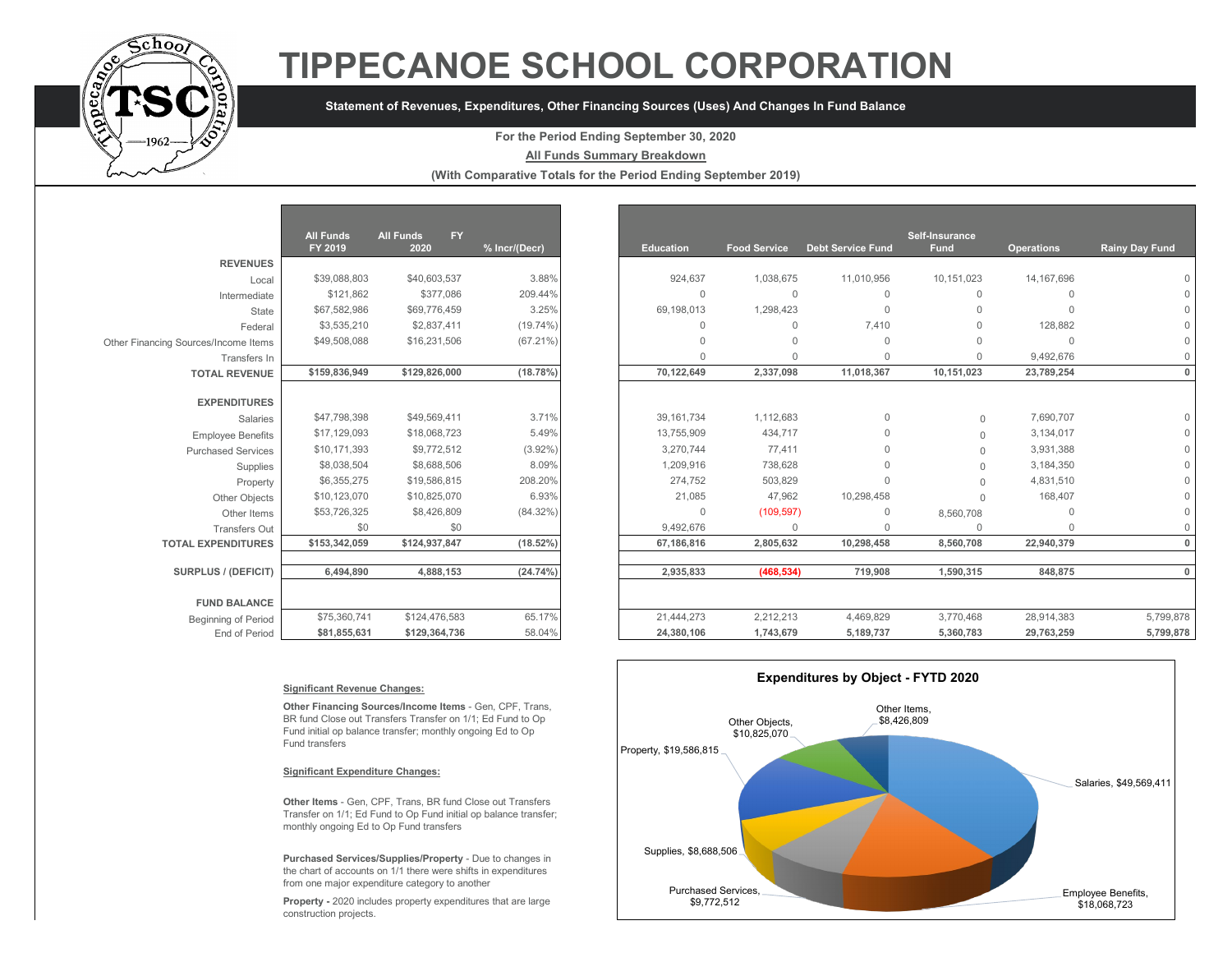# **Education Fund | Financial Forecast**

| For the Period Ending September 30, 2020 |  |  |  |  |
|------------------------------------------|--|--|--|--|
|------------------------------------------|--|--|--|--|

|                                      | <b>Current Year-to-Date</b> | <b>Add: Anticipated</b><br><b>Revenues / Expenses</b> | <b>Annual Forecast</b> | <b>Annual Budget</b> | Variance Favorable /<br>(Unfavorable) |
|--------------------------------------|-----------------------------|-------------------------------------------------------|------------------------|----------------------|---------------------------------------|
| <b>REVENUES</b>                      |                             |                                                       |                        |                      |                                       |
| Local                                | \$924.637                   | \$50,363                                              | \$975,000              | \$695,000            | \$280,000                             |
| Intermediate                         | \$0                         | \$0                                                   | \$0                    | \$0                  | \$0                                   |
| State                                | \$69,198,013                | \$23,763,949                                          | \$92,961,962           | \$92,961,962         | \$0                                   |
| Federal                              | \$0                         | \$0                                                   | \$0                    | \$0                  | \$0                                   |
| Other Financing Sources/Income Items | \$0                         | \$0                                                   | \$0                    | \$0                  | \$0                                   |
| <b>TOTAL REVENUE</b>                 | \$70,122,649                | \$23,814,313                                          | \$93,936,962           | \$93,656,962         | \$280,000                             |
|                                      |                             |                                                       |                        |                      |                                       |
| <b>EXPENDITURES</b>                  |                             |                                                       |                        |                      |                                       |
| Salaries                             | \$39,161,734                | \$14,338,266                                          | \$53,500,000           | \$56,507,069         | \$3,007,069                           |
| <b>Employee Benefits</b>             | \$13,755,909                | \$5,244,091                                           | \$19,000,000           | \$24,184,833         | \$5,184,833                           |
| <b>Purchased Services</b>            | \$3,270,744                 | \$1,229,256                                           | \$4,500,000            | \$16,502,346         | \$12,002,346                          |
| Supplies                             | \$1,209,916                 | \$465.084                                             | \$1,675,000            | \$2,254,681          | \$579.681                             |
| Property                             | \$274,752                   | \$325,248                                             | \$600,000              | \$1,036,737          | \$436,737                             |
| Other Objects                        | \$21,085                    | \$86,776                                              | \$107,861              | \$107,861            | \$0                                   |
| Other Items                          | \$0                         | \$0                                                   | \$0                    | \$0                  | \$0                                   |
| Transfers Out                        | \$9,492,676                 | \$3,195,133                                           | \$12,687,809           | \$12,690,518         | \$2,709                               |
| <b>TOTAL EXPENDITURES</b>            | \$67,186,816                | \$24,883,854                                          | \$92,070,670           | \$113,284,045        | \$21,213,375                          |
|                                      |                             |                                                       |                        |                      |                                       |
| SURPLUS / (DEFICIT)                  | \$2,935,833                 | (\$1,069,541)                                         | \$1.866.292            | (\$19,627,083)       | \$21.493.375                          |
|                                      |                             |                                                       |                        |                      |                                       |
| <b>ENDING FUND BALANCE</b>           | \$24,380,106                |                                                       | \$1,866,292            | (\$19,627,083)       | \$21.493.375                          |



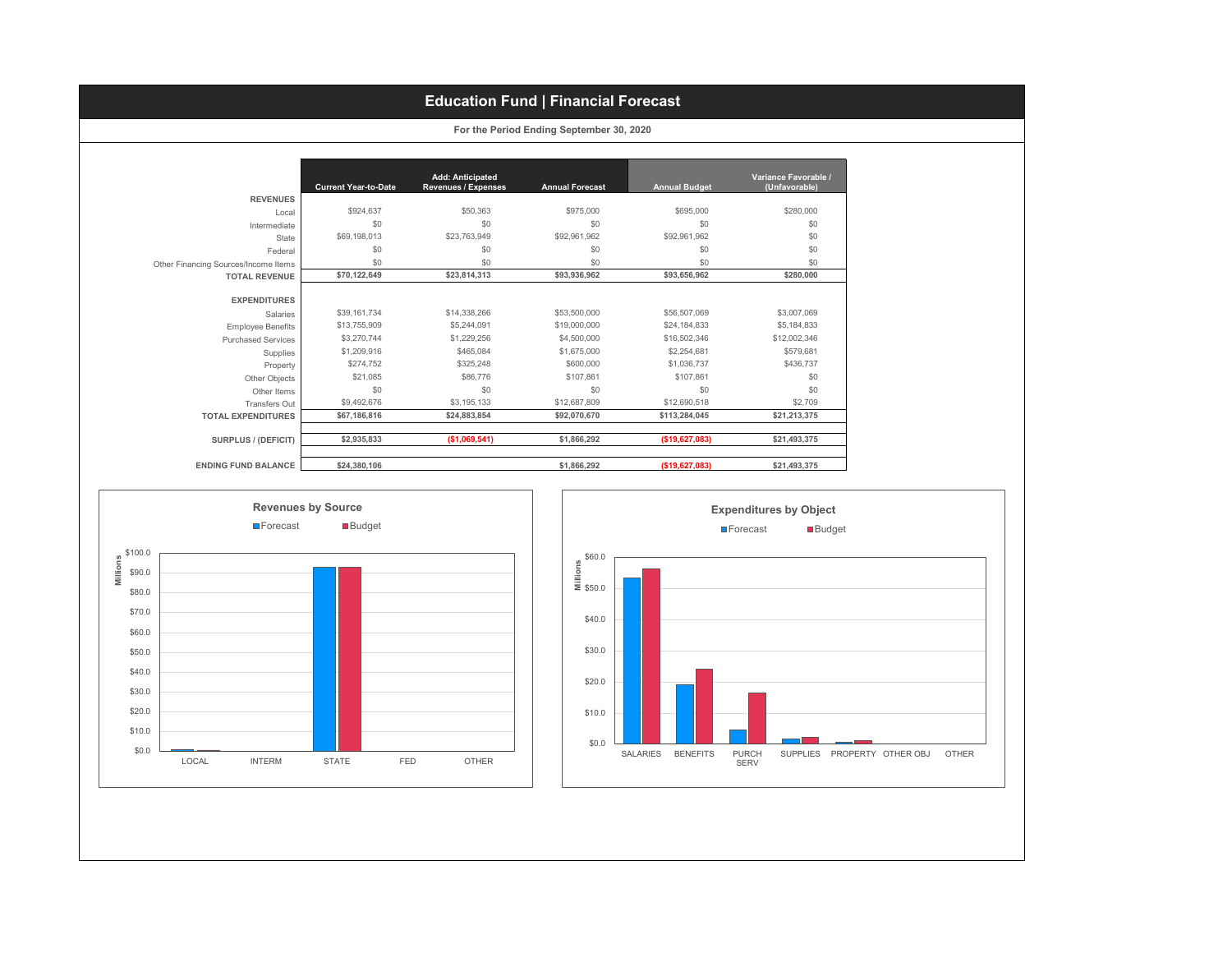# **Operations Fund | Financial Forecast**

|  |  |  | For the Period Ending September 30, 2020 |  |  |
|--|--|--|------------------------------------------|--|--|
|--|--|--|------------------------------------------|--|--|

|                                      | <b>Current Year-to-Date</b> | <b>Add: Anticipated</b><br><b>Revenues / Expenses</b> | <b>Annual Forecast</b> | <b>Annual Budget</b> | Variance Favorable /<br>(Unfavorable) |
|--------------------------------------|-----------------------------|-------------------------------------------------------|------------------------|----------------------|---------------------------------------|
| <b>REVENUES</b>                      |                             |                                                       |                        |                      |                                       |
| Local                                | \$14,167,696                | \$10,624,296                                          | \$24,791,992           | \$24,791,992         | \$0                                   |
| Intermediate                         | \$0                         | \$0                                                   | \$0                    | \$0                  | \$0                                   |
| State                                | \$0                         | \$0                                                   | \$0                    | \$0                  | \$0                                   |
| Federal                              | \$128,882                   | \$0                                                   | \$128.882              | \$0                  | \$128,882                             |
| Other Financing Sources/Income Items | \$0                         | \$0                                                   | \$0                    | \$0                  | \$0                                   |
| Transfers In                         | \$9,492,676                 | \$3,195,133                                           | \$12,687,809           | \$12,690,518         | (\$2,709)                             |
| <b>TOTAL REVENUE</b>                 | \$23,789,254                | \$13,819,429                                          | \$37,608,683           | \$37,482,510         | \$126,173                             |
| <b>EXPENDITURES</b><br>Salaries      | \$7,690,707                 | \$3,059,293                                           | \$10,750,000           | \$13,828,465         | \$3,078,465                           |
| <b>Employee Benefits</b>             | \$3,134,017                 | \$1,240,983                                           | \$4,375,000            | \$5,070,326          | \$695.326                             |
| <b>Purchased Services</b>            | \$3,931,388                 | \$2,068,612                                           | \$6,000,000            | \$32,332,337         | \$26,332,337                          |
| Supplies                             | \$3,184,350                 | \$2,082.105                                           | \$5,266,455            | \$5,266,455          | \$0                                   |
| Property                             | \$4,831,510                 | \$2,668,490                                           | \$7,500,000            | \$12,934,664         | \$5,434,664                           |
| Other Objects                        | \$168,407                   | \$146,345                                             | \$314,752              | \$314.752            | \$0                                   |
| Other Items                          | \$0                         | \$0                                                   | \$0                    | \$0                  | \$0                                   |
| <b>TOTAL EXPENDITURES</b>            | \$22,940,379                | \$11,265,828                                          | \$34,206,207           | \$69,746,999         | \$35,540,792                          |
| <b>SURPLUS / (DEFICIT)</b>           | \$848,875                   | \$2,553,601                                           | \$3,402,476            | ( \$32, 264, 489)    | \$35,666,965                          |
| <b>ENDING FUND BALANCE</b>           | \$29,763,259                |                                                       | \$3,402,476            | ( \$32, 264, 489)    | \$35,666,965                          |



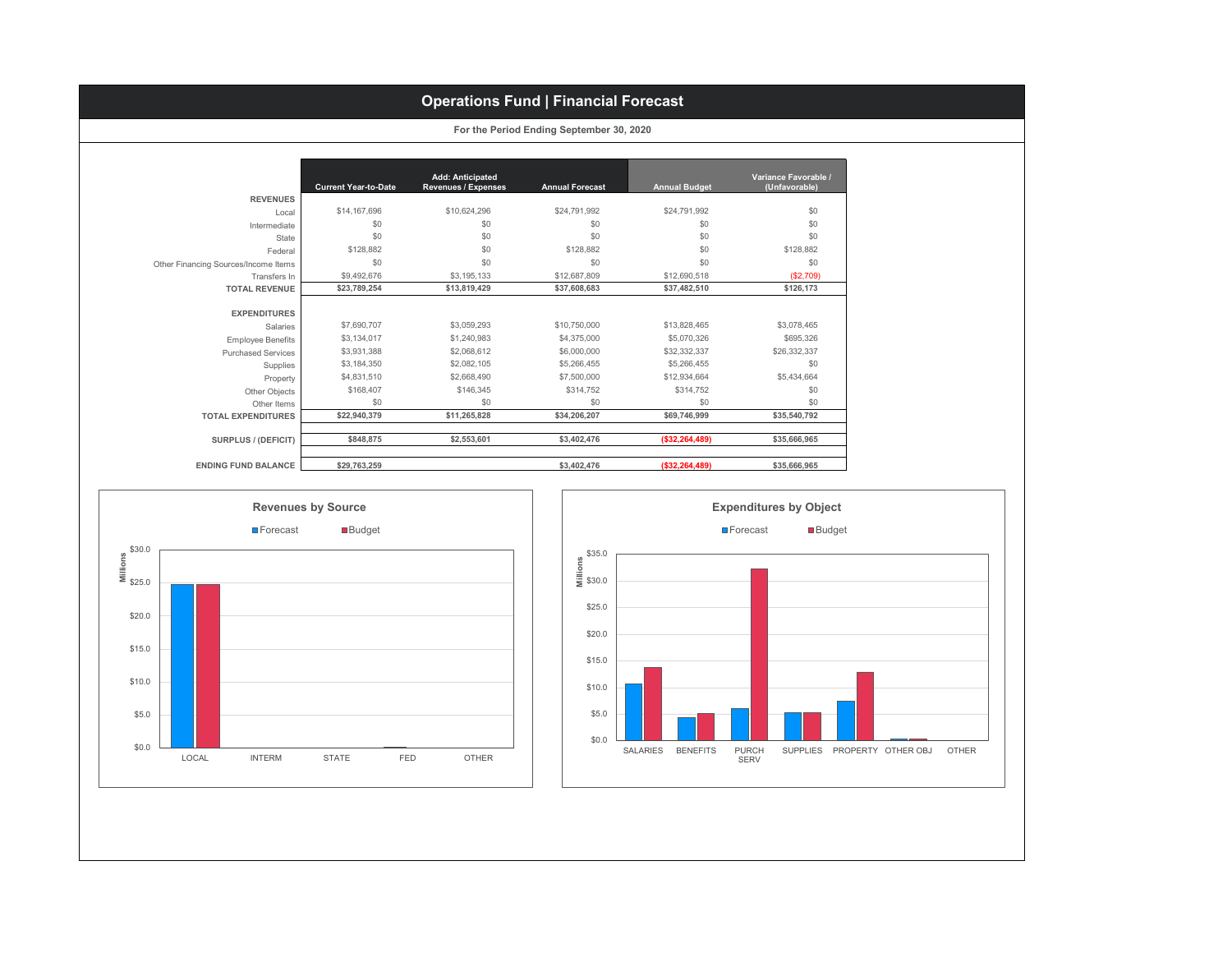

|                                  | Top 10 Education Expenditures by Cost Center (Year-to-Date) |            |            |            |
|----------------------------------|-------------------------------------------------------------|------------|------------|------------|
|                                  | Aug Rank                                                    | Educ. Fund | Op. Fund   | Total      |
| 1. Wainwright Middle             |                                                             | \$4,181.17 | \$3,731.73 | \$7,912.90 |
| 2. Cole Elementary               | $\overline{2}$                                              | \$4,935.11 | \$1,573,43 | \$6,508.54 |
| 3. Dayton Elementary             | 3                                                           | \$4,457.52 | \$1,772.75 | \$6,230.27 |
| 4. Hershey Elementary            | 5                                                           | \$4,163.22 | \$2,031.46 | \$6,194.68 |
| 5. Battle Ground Elementary      | 4                                                           | \$4,088.98 | \$1,888.39 | \$5,977.37 |
| 6. Woodland Elementary           | 6                                                           | \$4,147.12 | \$1,825.43 | \$5,972.55 |
| 7. Mintonye Elementary           | 7                                                           | \$4,388.14 | \$1,398.91 | \$5,787.05 |
| 8. Wea Ridge Elementary          | 8                                                           | \$4,053.74 | \$1,538.70 | \$5,592.44 |
| 9. Wyandotte Elementary          | 9                                                           | \$4,146.78 | \$1,377.61 | \$5,524.39 |
| 10 Klondike Middle               | 12                                                          | \$3,715.81 | \$1,715.39 | \$5,431.20 |
|                                  |                                                             |            |            |            |
| <b>Average All Cost Centers</b>  |                                                             | \$3,419.36 | \$1,458.15 | \$4,877.51 |
| Average All Title I Cost Centers |                                                             | \$3,619.89 | \$1,411.24 | \$5,031.13 |





**Education Fund Expenditures by Object**